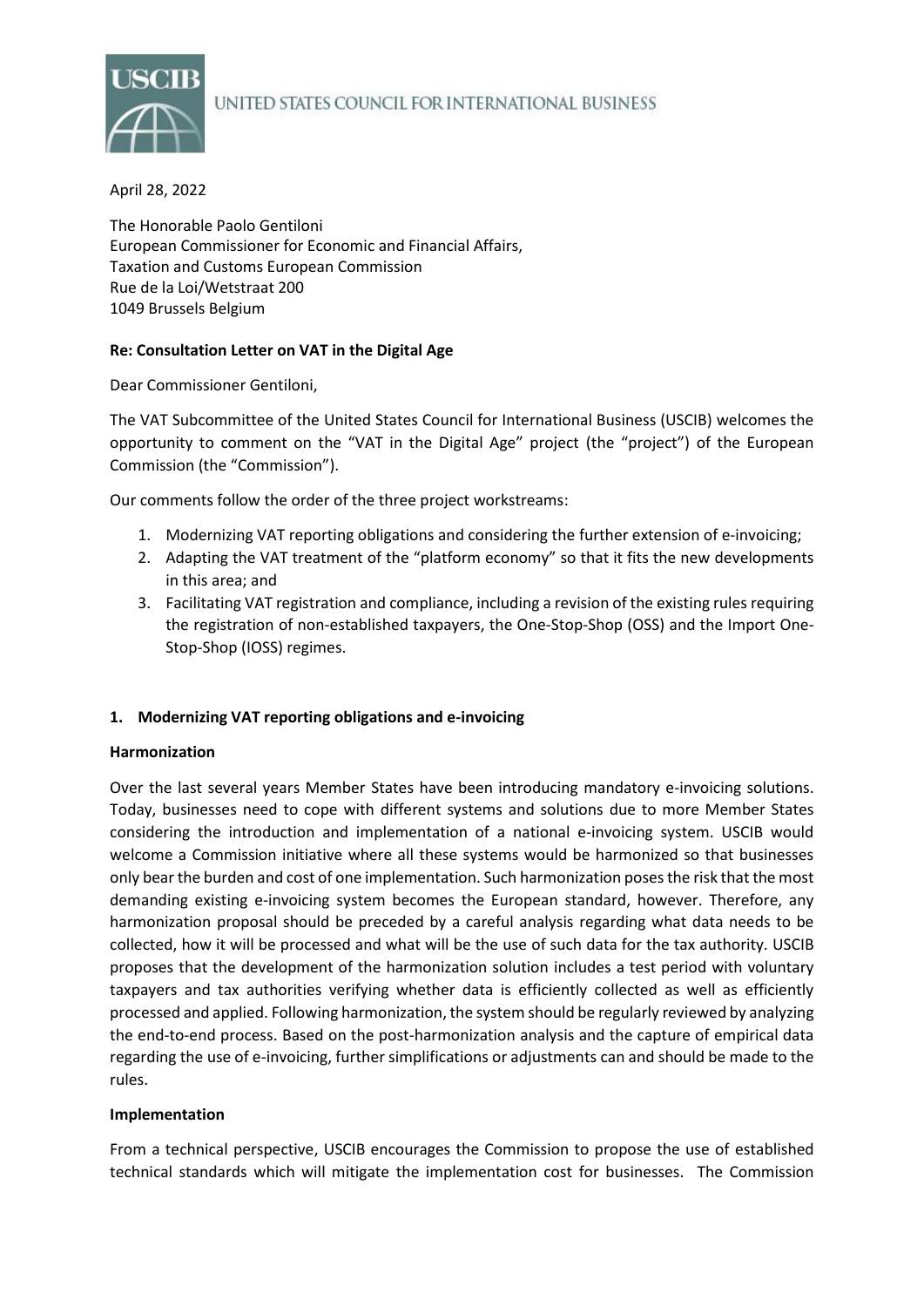should issue clear implementation guidelines. Businesses should be allowed sufficient time to implement e-invoicing.

Furthermore, it should be ensured that the technical standards allow for a broad range of (enterprise resource planning or "ERP") and accounting software providers offering the solution. This will foster competition in this area and further drive the costs down for businesses.

Due to the sensitivity of the information shared through e-invoicing with tax authorities, the government portal should be highly secure in order to avoid any data breach or other violation of data privacy regulations. The government portal should also have sufficient capacity. Businesses should be able to have "24/7" fast access to the government portal with clear alternative procedures to be followed when the portal is in maintenance or in repair.

### **Existing VAT obligations**

E-invoicing allows the collection of transaction-by-transaction data and provides tax authorities the opportunity to analyze and summarize the data. Therefore, both the existing EU sales list and the national recapitulative statements required by national tax authorities should be abolished. It should be avoided that the taxpayer has to provide the same information to the tax authority twice. Taxpayers should be able to keep purchase and sales ledgers in a free electronic format as long as there is an audit trail between a "box" of a VAT return and the underlying transactions.

If data is collected in real time, the data retention period and statute of limitation term in VAT matters should be harmonized. We recommend a three-year period in all cases. A three-year period, which is already applied in several Member States, is a sufficiently long period considering the accelerated data collection that allows accelerated auditing.

# **2. Adapting the VAT treatment of the "platform economy"**

Taxation of the sharing economy should be considered carefully and in light of regional and global solutions in order to impose a regime that benefits the EU, is reasonable for companies and participants in the sharing economy to manage and which continues to encourage organic economic growth. Taxation of the sharing economy should also keep in mind the burdens on small to medium platforms and not impose compliance burdens on companies that would inhibit growth, and, thus, the overall impact to the EU economy. Most importantly, any regime should conform to the internationally accepted VAT principles - namely, neutrality, simplicity and certainty.

The assumption that there are distortions of competition between traditional and online economic transactions is not as simplistic as it may seem. We strongly recommend that the Commission considers additional facts on a sector-by-sector basis in order to fully understand the challenges and solutions relating to VAT. By way of example, evidence suggests that Hosts on short-term rental platforms do not cannibalize traditional hospitality supply and, thus, they do not add to a VAT gap. Rather, platform Guests and Hosts grow the tourism pie. The variety of unique, affordable, and flexible accommodation options offered by hosts attract many visitors who might otherwise not have travelled to the EU, would not have been able to stay in locations not supported by traditional hospitality (e.g., smaller towns) or would not have been able to stay as long, were it not for accommodations available via these platforms. In many cases home sharing has simply grown the tourism sector and has helped communities who want to increase tourism capacity, without building new hotels.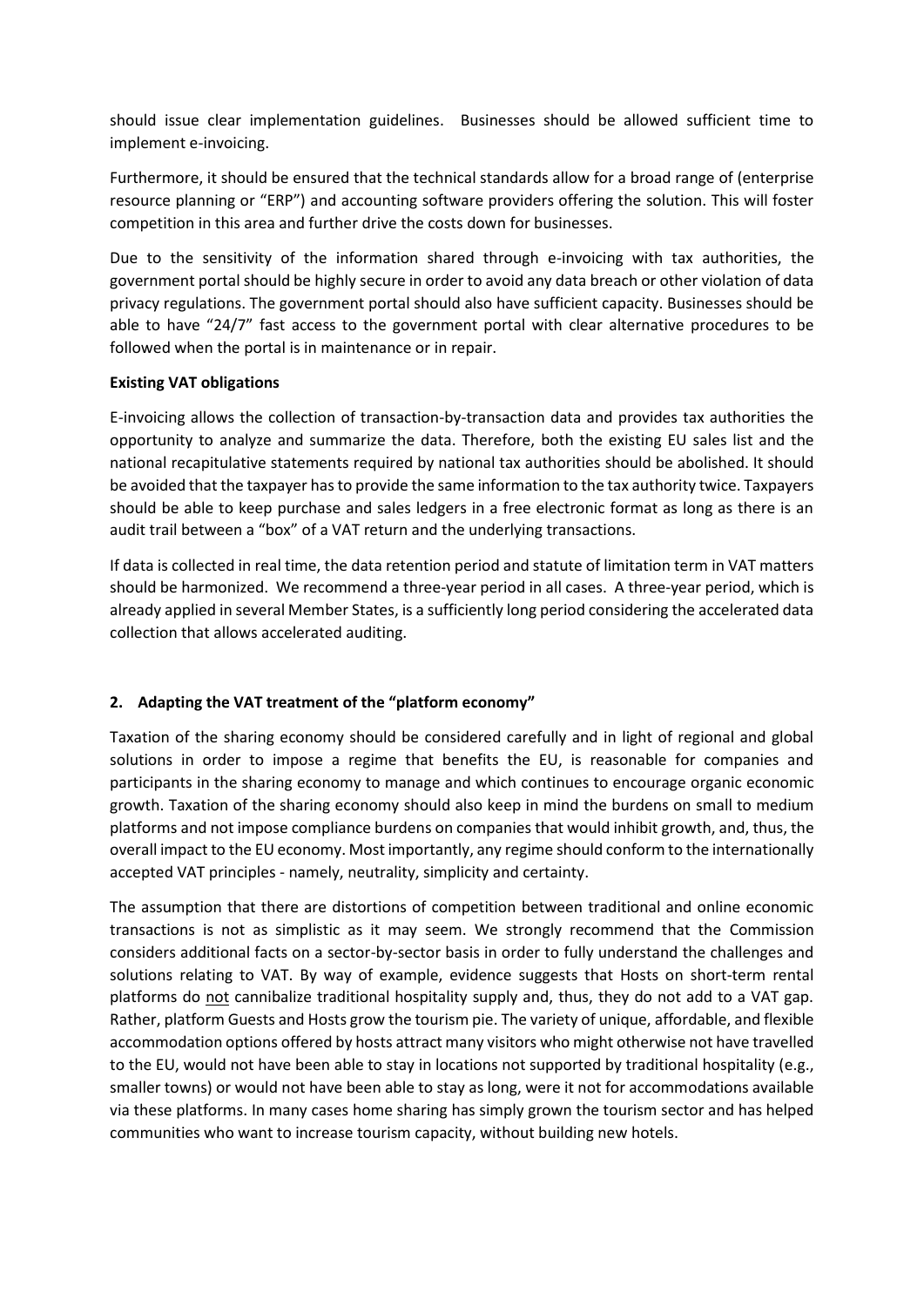Deeming platforms as suppliers of something they do not provide in reality and have no contractual obligation to provide is an improper classification and breaks from internationally accepted VAT/GST principles, most notably neutrality (taxation should seek to be neutral and equitable between conventional and electronic forms of commerce). The law as currently written determines taxability based on the medium used to make the supply, not the supply itself. This is ripe with planning opportunities for companies to remove themselves from the scope of the law, resulting in less VAT revenue than expected.

The growing global trend in meeting and auditing platform users' tax obligations is user data reporting. The EU has adopted DAC 7 data reporting; and many other countries have implemented data reporting regimes for the same purpose. We would encourage the Commission to utilize the solution that is already in place, namely DAC 7. DAC 7 and the data therefrom will provide the following benefits:

- 1. The user data would give Member States full visibility over sellers' activities across most or all of the sharing economy platforms (and across borders). A significant proportion of online sellers utilize multiple platforms in the sharing economy, so having visibility of all of that activity is crucial to the correct taxation;
- 2. The user data can be used for income tax, VAT and other tax obligations, depending on the sector;

DAC 7 is "future proof" and captures all players within the sharing economy. Business models vary, both within the same industry and across different industries, and therefore nuanced requirements to "solve" for the underlying supply often result in a failure to capture all players within sectors of the sharing economy - this results in a negative incentive for platforms to "plan" out of a law and a negative incentive for buyers and sellers to "platform shop".

Specific to VAT, we also suggest for platforms to mandatorily inform their users when they are closely approaching or have exceeded relevant VAT registration thresholds. Although platforms only have information relevant to a user's activity on its own platform, it is reasonable to notify a user that they are approaching the threshold and are likely required to register and account for VAT (if their turnover on the platform, alone, reaches the threshold).

VAT solutions to the underlying supply must be considered carefully, as the differences in business models within the sharing economy sectors would render a taxability determination of the supply not by the supplier status, but according to the medium in which the supply is offered and/or booked. This creates a negative incentive for (1) consumers to "platform shop" in order to find "cheaper" supplies, (2) suppliers to consider listing on platforms where their supply is "cheaper" (to encourage maximum sales), and (3) platforms to have opportunities to "plan" out of laws. Regardless of the business model, it is highly likely that the same supply (e.g., an accommodation) is being listed among many of the platforms. Taxability treatment should apply to all platforms in the same way and should not provide advantages or disadvantages to some, based solely on how their business is set up.

We encourage the Commission to focus on the realities of the business models within the sharing economy and the various sectors, and to consider appropriate solutions such as data reporting to solve any perceived VAT needs.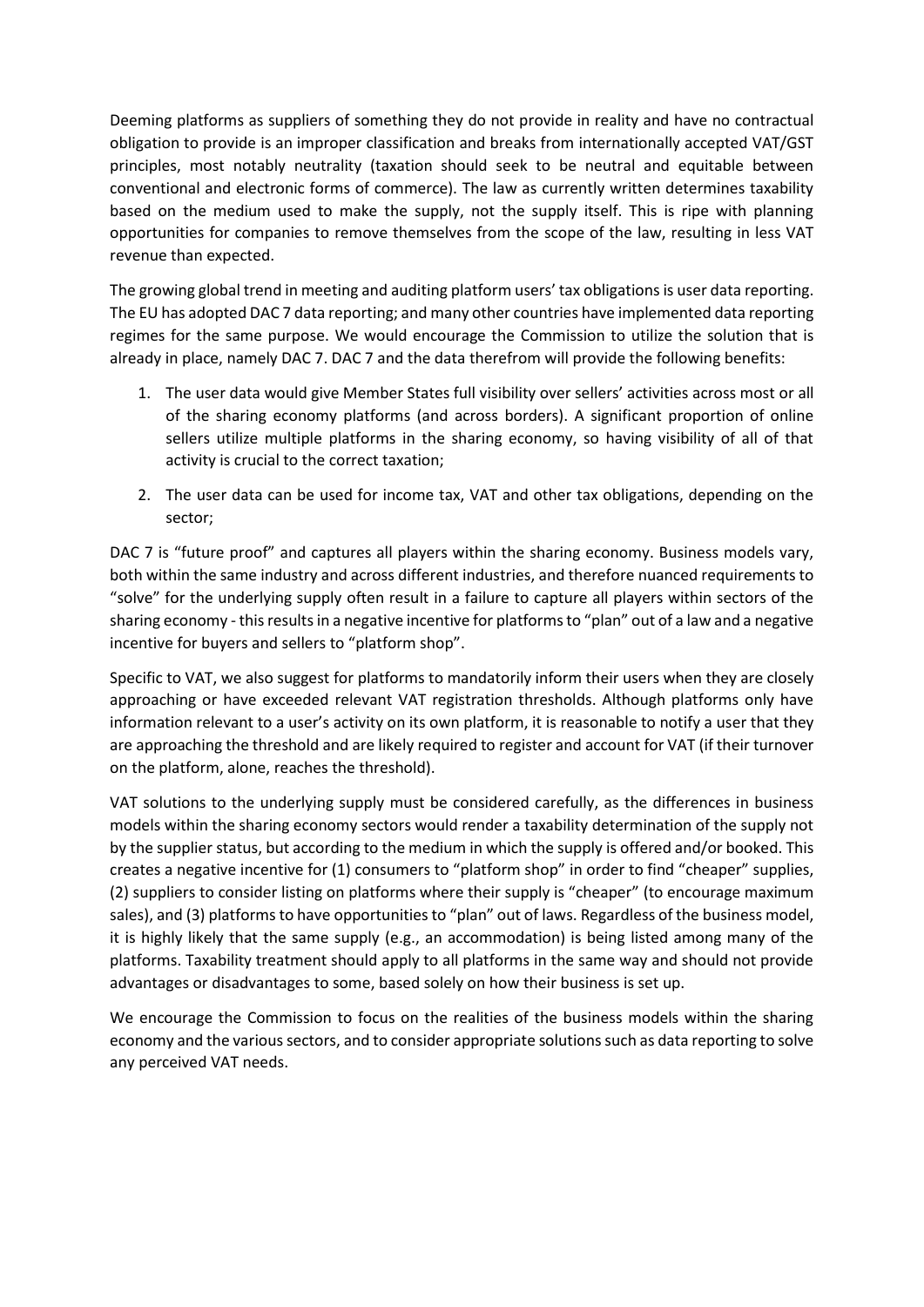# **3. Single EU VAT registration – extending the Union One Stop Shop**

The optional Union One Stop Shop regime (UOSS) introduced in 2021 has been a great step forward in simplifying VAT obligations for some EU operators. USCIB supports the extension of the UOSS regime to create a true single EU VAT registration.

We support the following three extensions of the UOSS:

- to all B2C supplies made by businesses not established in the Member State where the VAT is due;
- to the extent a domestic reverse charge is not implemented (or does not cover all supplies), to B2B supplies made by businesses not established in the Member State where the VAT is due; and
- to transfers of own goods cross-border within the EU.

The first two of the three extensions above should be straightforward, building upon the existing UOSS rules. However, we recognize that the third extension entails a more substantive, but still achievable, change in law and practice. Transfers of own goods were found to be the most crucial area to solve for in the VAT in the Digital Age study and it is therefore crucial that this transfer be included. This would help a wide variety of industries. A well-designed system that includes cross-border transfers of own goods would benefit retailers using remote fulfilment, lessors of moveable property, businesses that make use of toll manufacturing, consignment stock sellers, e-mobility providers, agricultural producers, touring events companies, and businesses engaged in sale-or-return contracts, among others.

Simply allowing the output VAT due on a transfer of own goods to be paid via UOSS would not help these businesses though. The solution design needs to preserve the neutrality of VAT by mitigating absolute and cash-flow costs of VAT on businesses, maintaining the status quo position where crossborder transfers may trigger a VAT charge, but where there is no associated cost or cash-flow issue given the VAT is immediately recoverable through local VAT registration in the country of arrival.

As we understand the potential difficulties in including a VAT recovery feature in the UOSS, we assess there are two other good options to address this issue:

- 1. **Option 1**: Remove the issue of VAT recovery altogether by applying a VAT exemption with credit to the transfer of own goods in the country of arrival – i.e., make transfers of own goods purely events that need to be reported but upon which no VAT is due. This is broadly the same as the present-day handling of transfers of own goods given there is no revenue associated with movements of own goods in more than 99% of cases today as outputs and inputs net off in the same VAT return. This reporting function would require a relatively simple addition to the UOSS functionality, or could be included within the wider (digital reporting requirements or "DRR") initiative; or
- 2. **Option 2:** Limit the VAT cash-flow disadvantage by improving VAT recovery mechanisms for non-established businesses. For example, this could be achieved by allowing taxable persons registered in the UOSS (EU and non-EU established) to recover VAT on transfers of own goods via an 8<sup>th</sup> Directive refund and by making these refund procedures simpler and faster. We would recommend a data link between the 8<sup>th</sup> Directive refund system and the UOSS. Member States should be able to immediately validate that VAT claimed on cross-border transfers of own goods matches that reported and paid via the UOSS, allowing for an immediate refund of the VAT by the relevant Member State.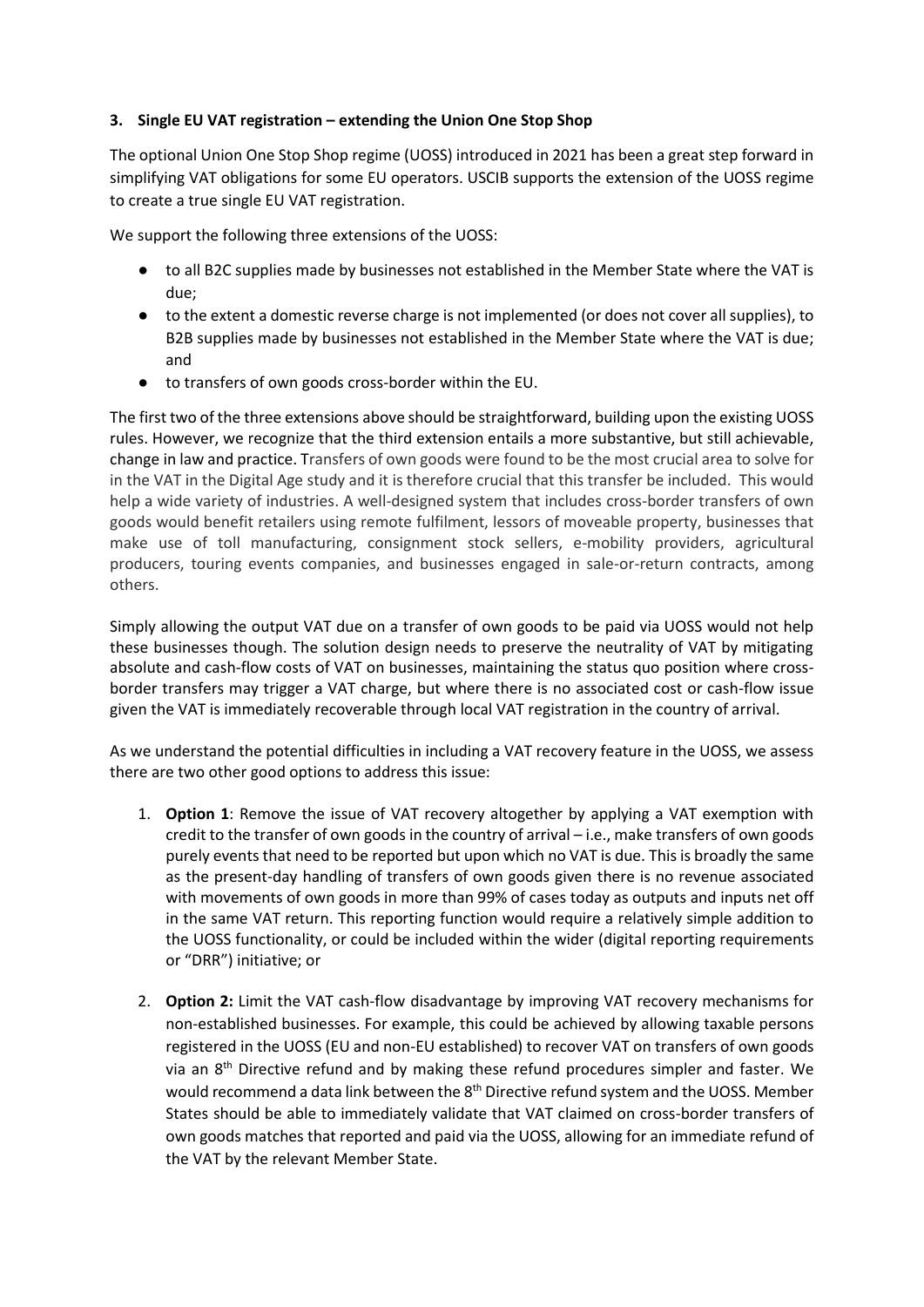Option 1 above would appear to be a simpler option to maintain the current VAT neutrality of movements of own goods. However, one or the other options must be considered and implemented. We otherwise have a concern that a true single VAT registration will not be achieved and many, if not most, businesses required to hold multiple EU VAT registrations today will continue to do so even with an extension to the UOSS. We therefore urge ambitious policy action on a single EU VAT registration to unlock major benefits for governments, tax authorities, businesses, consumers, and the environment. Under a wide-reaching single EU VAT registration reform, USCIB foresees that:

- Tax authorities will benefit from increased compliance, facilitated reporting and auditing of cross-border goods movements, and increased on-shoring of goods and services trade.
- National governments will benefit from a more competitive EU market and increased trade, leading to additional tax revenues.
- Businesses, particularly small and medium-sized enterprises ("SMEs"), will gain greater access to intra-EU trade, be more competitive and incur fewer tax compliance fees.
- Customers will be able to access more competitive prices, faster delivery and a greater choice of goods and services.
- The environmental impact of EU consumption will be reduced. For example, a regime covering pan-EU inventory storage in e-commerce would encourage bulk inventory placements close to customers, which cause considerably lower CO2 emissions than orders individually shipped for long distances.
- Customs authorities will have a reduced workload as bulk shipments from third countries for onward distribution within the EU will be encouraged, reducing the current influx of individual packet shipments from third countries.

# **4. Building upon and improving the Import One Stop Shop**

In addition to UOSS extension, we also understand the Commission is considering the extension and improvement of the Import One Stop Shop (IOSS). However, we believe improvement should take priority before any extension of IOSS. In particular, we have identified opportunities to improve the functioning of the IOSS system, including making it more fraud proof:

- We recommend that the IOSS regime should be made mandatory for all businesses or at least all deemed suppliers (i.e., marketplaces). This would ensure a level playing field so that businesses, particularly those that sell through marketplaces, cannot undervalue their goods or misuse IOSS numbers by migrating to marketplaces that have not opted in. While we are aware of most marketplaces 'opting-in' to the IOSS regime, this avenue for abuse remains a possibility.
- The security of the IOSS ID and end-to-end integrity of the existing IOSS program can also be improved. The Commission should mandate the inclusion of a unique parcel number identifier in the customs declaration which would allow customs authorities to cross-check that VAT has indeed genuinely been shipped by the IOSS ID holder (or by a seller on the marketplace of the IOSS ID holder). Alternatively, or in parallel, data sharing could be introduced in respect of IOSS shipments to provide customs authorities with sufficient information to confirm IOSS-eligibility and the fact that EU VAT has been accounted for at the point of sale.
- Longer term, the Commission should strive to reduce complexity caused by the high number of scenarios possible for customs clearance at the border, for example:
	- o Whether the (deemed) supplier opted to use the IOSS;
	- o Whether the parcel includes excise duty products; and
	- o Whether the parcel is sold to a business or private customer.